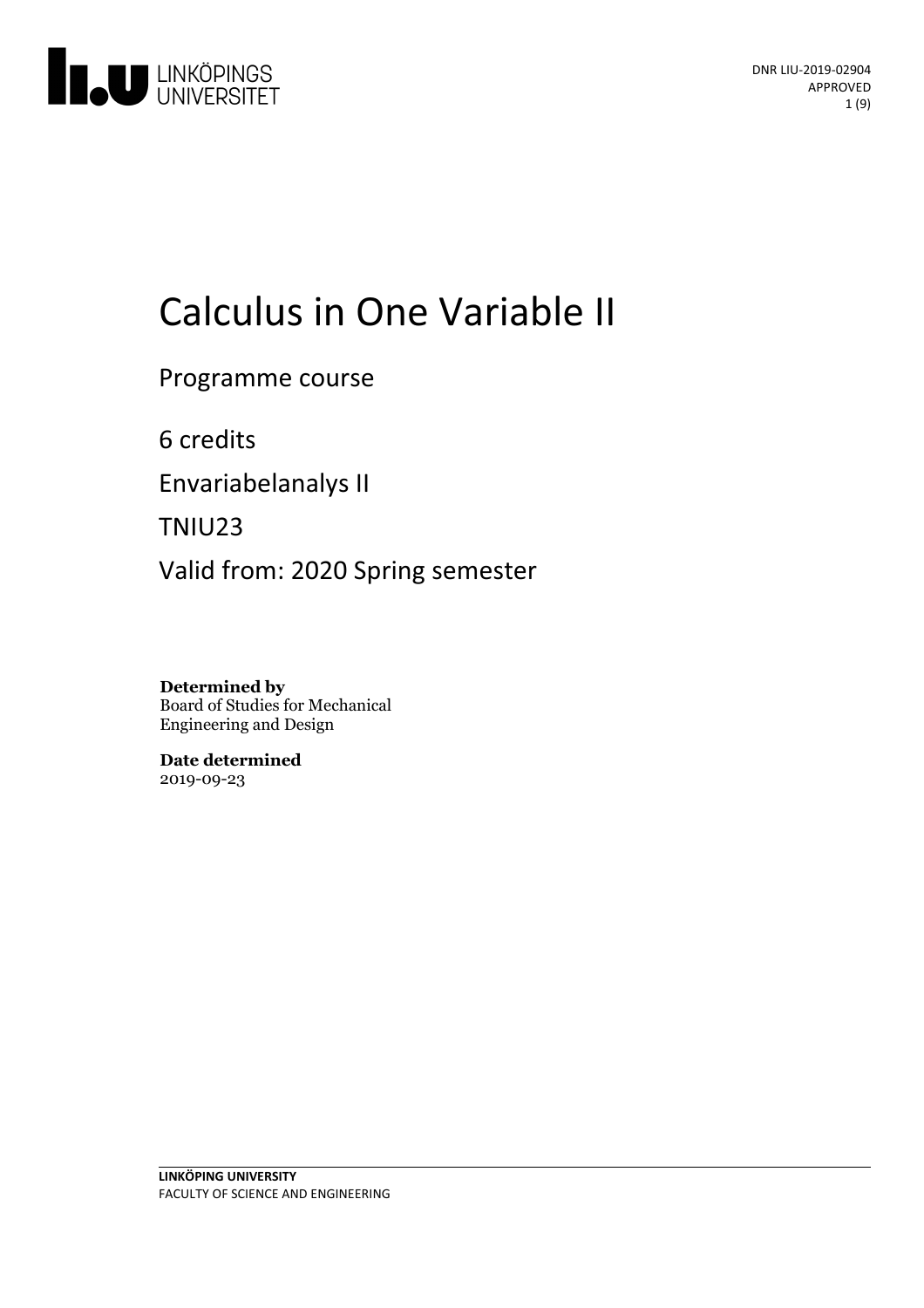# Main field of study

Mathematics, Applied Mathematics

Course level

First cycle

### Advancement level

 $G_1X$ 

### Course offered for

- Bachelor of Science in Civil Engineering
- Air Transportation and Logistics, Bachelor's Programme
- Civic Logistics, Bachelor's Programme

### Entry requirements

Note: Admission requirements for non-programme students usually also include admission requirements for the programme and threshold requirements for progression within the programme, or corresponding.

## **Prerequisites**

Calculus part 1

# Intended learning outcomes

The student should after the course be able to:

- 1. define, descirbe and combine basic analytical notions like indefinite- and definite integrals, Maclaurin- and Taylorpolynomials, differential
- 2. understand the content of most relevant theorems of analysis (like main theorem of analysis, main theorem of integral calculus, Taylor theorem), 3. understand the ideas of proofs of some of these theorems, 4. calculate integrals of various functions by an appropriate choice of
- 
- integration method
- 5. apply integral calculus for calculations of various geometric quantities (like area of figures or volume of three-dimensional objects) by choosing suitable methods,<br>6. apply integral calculus for calculations of various features (like expecte
- value, standard deviation or quantiles) of one-dimensional continuous
- 
- stochastic variables, 7. approximate functions with Maclaurin- or Taylorpolynomials, 8. handle some simple differential equations and apply them for mathematical modelling of simple systems.

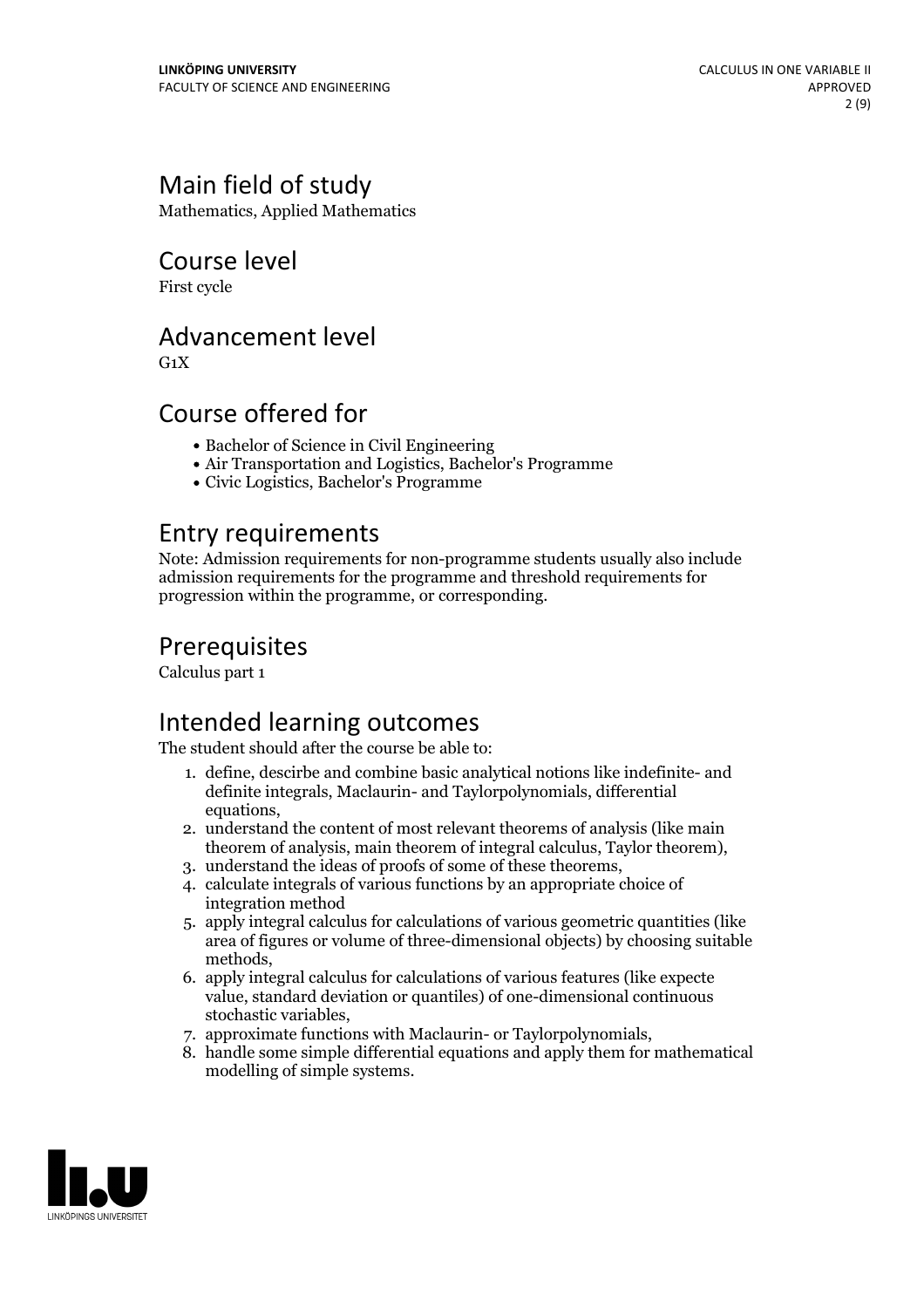### Course content

Primitive functions and basic integration methods. Definite integrals and main theorem of analysis. Geomtric applications of integral calculus. Application of integrals in statistics: evaluations of expected value, standard deviation and quantiles for continous stochastic variables. Approximation of functions through Maclaurin- and Taylorexpansions. Differential equations: first order separable and linear differential equations and linear differential equations of second order.

# Teaching and working methods

The course is given in a series of lectures and tutorials and is examined by a written exam TEN1. A bonus-point system based on an optional written test is applied.

### Examination

| TEN <sub>1</sub> | Written examination   | 6 credits | U, 3, 4, 5 |
|------------------|-----------------------|-----------|------------|
| KTR1             | Optional written test | o credits | U.G        |

### Grades

Four-grade scale, LiU, U, 3, 4, 5

# Other information

### **About teaching and examination language**

The teaching language is presented in the Overview tab for each course. The examination language relates to the teaching language as follows:

- If teaching language is Swedish, the course as a whole or in large parts, is taught in Swedish. Please note that although teaching language is Swedish, parts of the course could be given in English. Examination language is
- Swedish.<br>• If teaching language is Swedish/English, the course as a whole will be taught in English if students without prior knowledge of the Swedish language participate. Examination language is Swedish or English
- (depending on teaching language).<br>• If teaching language is English, the course as a whole is taught in English.<br>Examination language is English.

### **Other**

The course is conducted in a manner where both men's and women's

The planning and implementation of a course should correspond to the course syllabus. The course evaluation should therefore be conducted with the course syllabus as a starting point.

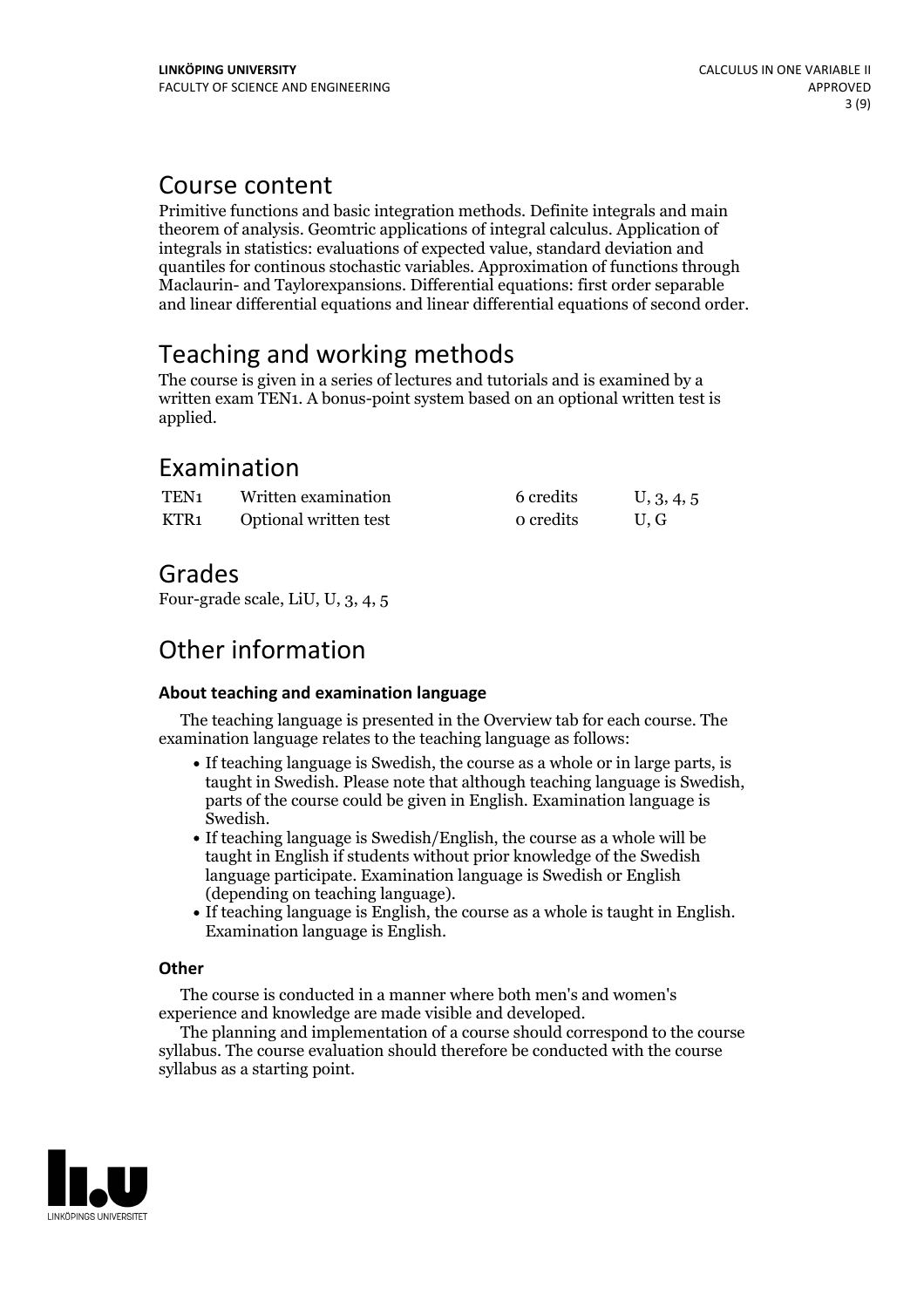### Department

Institutionen för teknik och naturvetenskap

# Director of Studies or equivalent

George Baravdish

### Examiner

Peter Holgersson

# Course website and other links

[www.itn.liu.se/~krzma](https://studieinfo.liu.se/www.itn.liu.se/~krzma)

# Education components

Preliminary scheduled hours: 70 h Recommended self-study hours: 90 h

# Course literature

### **Books**

Göran Forsling, Mats Neymark, *Matematisk analys. En variabel* Senaste Liber AB ISBN: 978-91-47-10023-1

### **Compendia**

Göran Forsling, Övningar i analys i en variabel

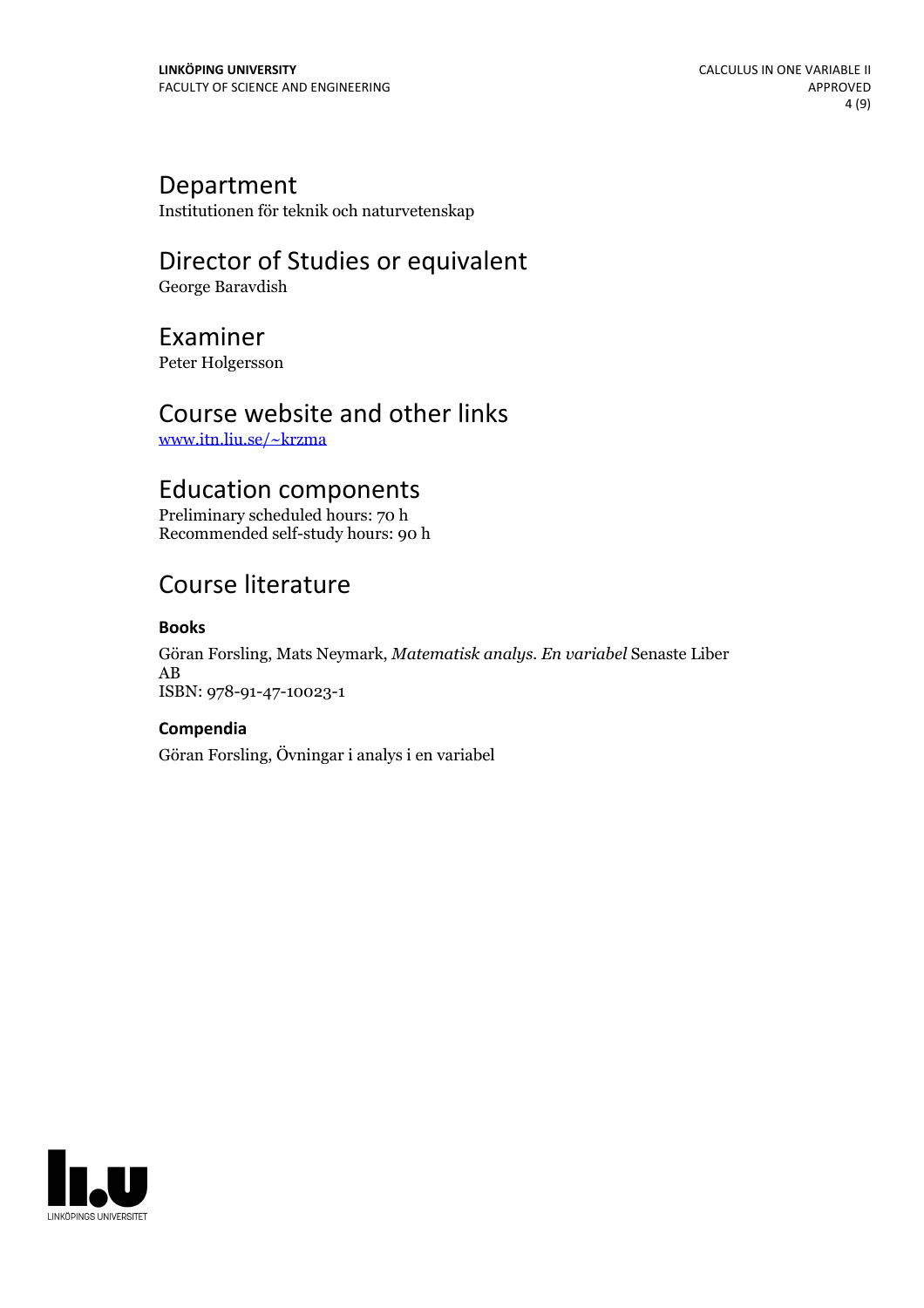# **Common rules**

### **Course syllabus**

A syllabus must be established for each course. The syllabus specifies the aim and contents of the course, and the prior knowledge that a student must have in order to be able to benefit from the course.

### **Timetabling**

Courses are timetabled after a decision has been made for this course concerning its assignment to a timetable module.

### **Interrupting a course**

The vice-chancellor's decision concerning regulations for registration, deregistration and reporting results (Dnr LiU-2015-01241) states that interruptions in study are to be recorded in Ladok. Thus, all students who do not participate in a course for which they have registered must record the interruption, such that the registration on the course can be removed. Deregistration from <sup>a</sup> course is carried outusing <sup>a</sup> web-based form: https://www.lith.liu.se/for-studenter/kurskomplettering?l=en.

### **Cancelled courses**

Courses with few participants (fewer than 10) may be cancelled or organised in a manner that differs from that stated in the course syllabus. The Dean is to deliberate and decide whether a course is to be cancelled or changed from the course syllabus.

### **Guidelines relatingto examinations and examiners**

For details, see Guidelines for education and examination for first-cycle and second-cycle education at Linköping University, http://styrdokument.liu.se/Regelsamling/VisaBeslut/917592.

An examiner must be employed as a teacher at LiU according to the LiU Regulations for Appointments

(https://styrdokument.liu.se/Regelsamling/VisaBeslut/622784). For courses in second-cycle, the following teachers can be appointed as examiner: Professor (including Adjunct and Visiting Professor), Associate Professor (including Adjunct), Senior Lecturer (including Adjunct and Visiting Senior Lecturer), Research Fellow, or Postdoc. For courses in first-cycle, Assistant Lecturer (including Adjunct and Visiting Assistant Lecturer) can also be appointed as examiner in addition to those listed for second-cycle courses. In exceptional cases, a Part-time Lecturer can also be appointed as an examiner at both first- and second cycle, see Delegation of authority for the Board of Faculty of Science and Engineering.

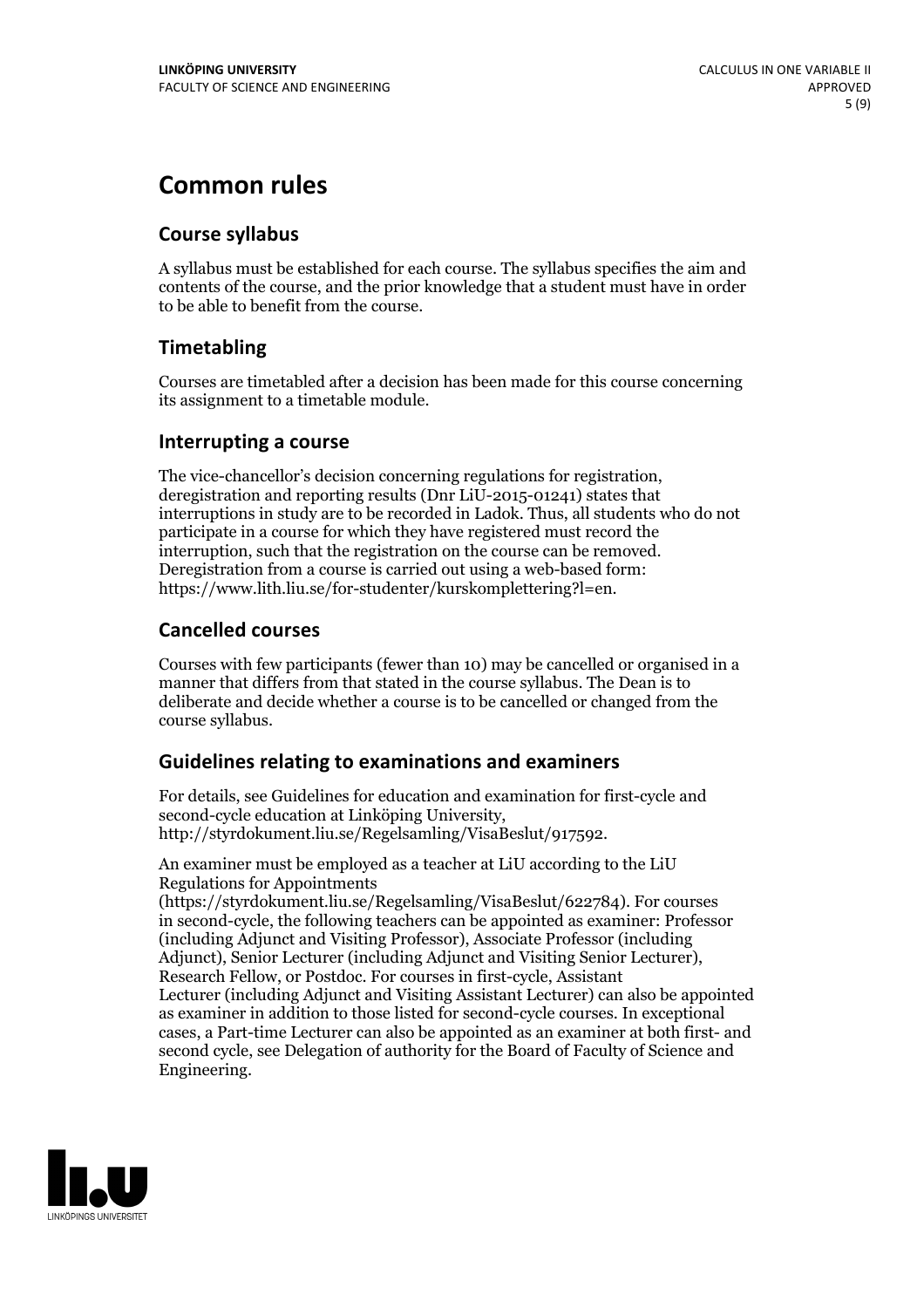### **Forms of examination**

#### **Examination**

Written and oral examinations are held at least three times a year: once immediately after the end of the course, once in August, and once (usually) in one of the re-examination periods. Examinations held at other times are to follow a decision of the board of studies.

Principles for examination scheduling for courses that follow the study periods:

- courses given in VT1 are examined for the first time in March, with re-examination in June and August
- courses given in VT2 are examined for the first time in May, with re-examination in August and October
- courses given in HT1 are examined for the first time in October, with re-examination in January and August
- courses given in HT2 are examined for the first time in January, with re-examination in March and in August.

The examination schedule is based on the structure of timetable modules, but there may be deviations from this, mainly in the case of courses that are studied and examined for several programmes and in lower grades (i.e. 1 and 2).

Examinations for courses that the board of studies has decided are to be held in alternate years are held three times during the school year in which the course is given according to the principles stated above.

Examinations for courses that are cancelled orrescheduled such that they are not given in one or several years are held three times during the year that immediately follows the course, with examination scheduling that corresponds to the scheduling that was in force before the course was cancelled or rescheduled.

When a course is given for the last time, the regular examination and two re-<br>examinations will be offered. Thereafter, examinations are phased out by offering three examinations during the following academic year at the same times as the examinations in any substitute course. If there is no substitute course, three examinations will be offered during re-examination periods during the following academic year. Other examination times are decided by the board of studies. In all cases above, the examination is also offered one more time during the academic year after the following, unless the board of studies decides otherwise.

If a course is given during several periods of the year (for programmes, or on different occasions for different programmes) the board or boards of studies determine together the scheduling and frequency of re-examination occasions.

#### **Registration for examination**

In order to take an examination, a student must register in advance at the Student Portal during the registration period, which opens 30 days before the date of the examination and closes 10 days before it. Candidates are informed of the location of the examination by email, four days in advance. Students who have not

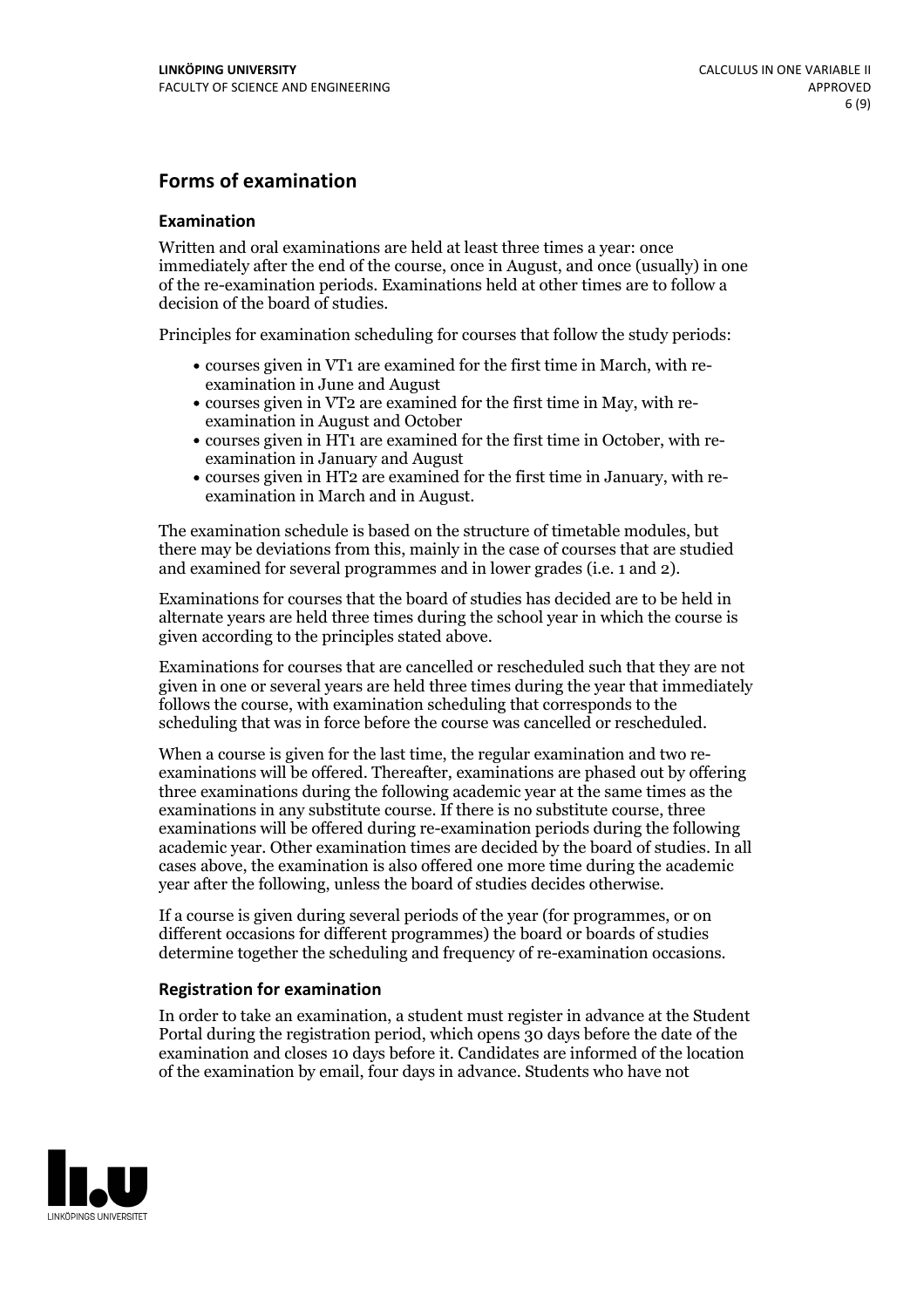registered for an examination run the risk of being refused admittance to the examination, if space is not available.

Symbols used in the examination registration system:

\*\* denotes that the examination is being given for the penultimate time.

\* denotes that the examination is being given for the last time.

#### **Code of conduct for students during examinations**

Details are given in a decision in the university's rule book: http://styrdokument.liu.se/Regelsamling/VisaBeslut/622682.

#### **Retakes for higher grade**

Students at the Institute of Technology at LiU have the right to retake written examinations and computer-based examinations in an attempt to achieve a higher grade. This is valid for all examination components with code "TEN" and "DAT". The same right may not be exercised for other examination components, unless otherwise specified in the course syllabus.

A retake is not possible on courses that are included in an issued degree diploma.

#### **Retakes of other forms of examination**

Regulations concerning retakes of other forms of examination than written examinations and computer-based examinations are given in the LiU guidelines

http://styrdokument.liu.se/Regelsamling/VisaBeslut/917592.

#### **Plagiarism**

For examinations that involve the writing of reports, in cases in which it can be assumed that the student has had access to other sources (such as during project work, writing essays, etc.), the material submitted must be prepared in accordance with principles for acceptable practice when referring to sources (references or quotations for which the source is specified) when the text, images, ideas, data,  $\vec{e}$  etc. of other people are used. It is also to be made clear whether the author has reused his or her own text, images, ideas, data, etc. from previous examinations, such as degree projects, project reports, etc. (this is sometimes known as "self- plagiarism").

A failure to specify such sources may be regarded as attempted deception during examination.

#### **Attempts to cheat**

In the event of <sup>a</sup> suspected attempt by <sup>a</sup> student to cheat during an examination, or when study performance is to be assessed as specified in Chapter <sup>10</sup> of the Higher Education Ordinance, the examiner is to report this to the disciplinary board of the university. Possible consequences for the student are suspension from study and a formal warning. More information is available at https://www.student.liu.se/studenttjanster/lagar-regler-rattigheter?l=en.

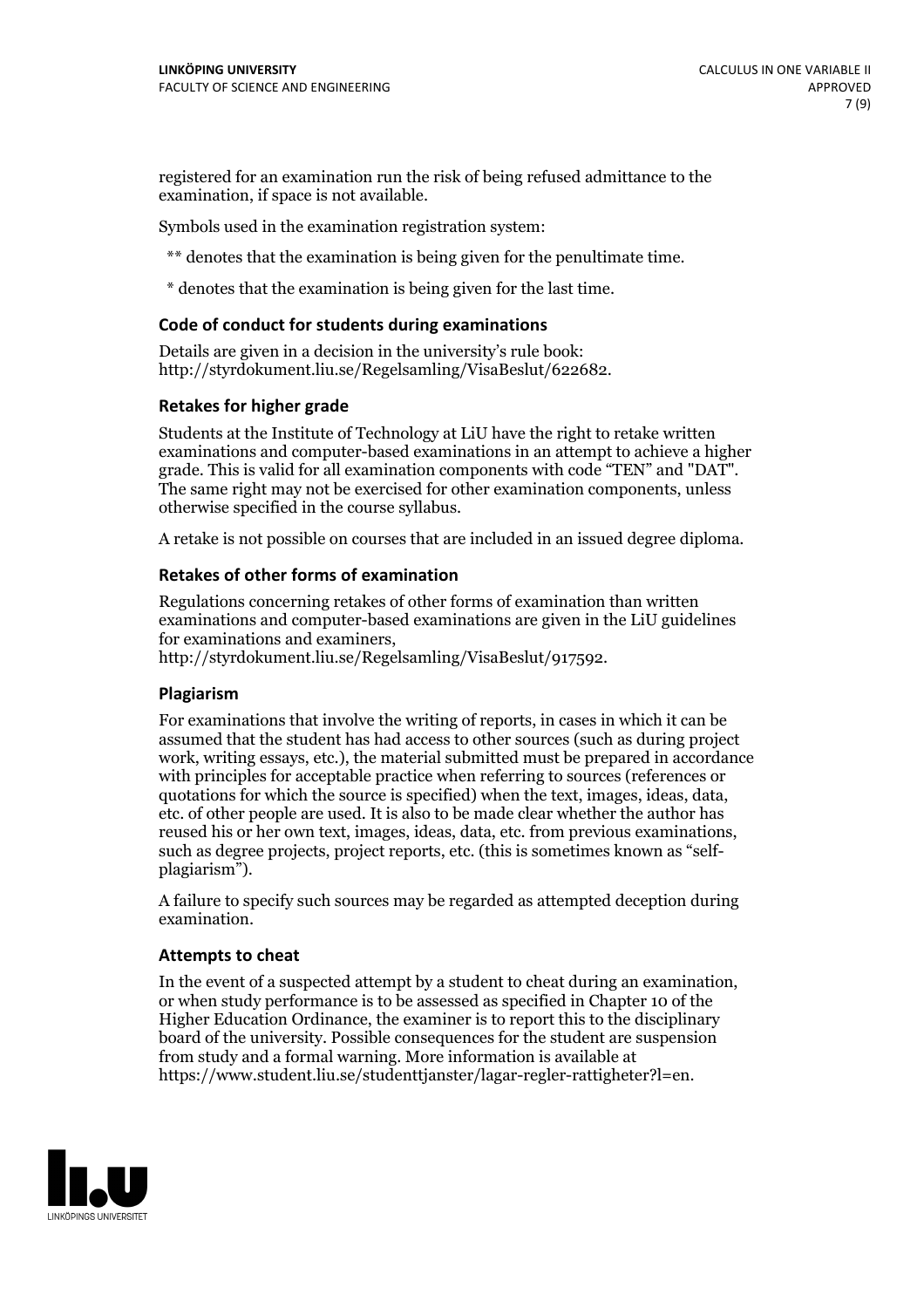#### **Grades**

The grades that are preferably to be used are Fail (U), Pass (3), Pass not without distinction  $(4)$  and Pass with distinction  $(5)$ .

- 1. Grades U, 3, 4, 5 are to be awarded for courses that have written
- examinations. 2. Grades Fail (U) and Pass (G) may be awarded for courses with <sup>a</sup> large degree of practical components such as laboratory work, project work and group work. 3. Grades Fail (U) and Pass (G) are to be used for degree projects and other
- independent work.

#### **Examination components**

- 
- 1. Grades U, 3, 4, <sup>5</sup> are to be awarded for written examinations (TEN). 2. Examination components for which the grades Fail (U) and Pass (G) may be awarded are laboratory work (LAB), project work (PRA), preparatory written examination (KTR), oral examination (MUN), computer-based
- examination (DAT), home assignment (HEM), and assignment (UPG). 3. Students receive grades either Fail (U) or Pass (G) for other examination components in which the examination criteria are satisfied principally through active attendance such as other examination (ANN), tutorial group
- (BAS) or examination item (MOM). 4. Grades Fail (U) and Pass (G) are to be used for the examination components Opposition (OPPO) and Attendance at thesis presentation (AUSK) (i.e. part of the degree project).

For mandatory components, the following applies: If special circumstances prevail, and if it is possible with consideration of the nature of the compulsory component, the examiner may decide to replace the compulsory component with another equivalent component. (In accordance with the LiU Guidelines for education and examination for first-cycle and second-cycle education at Linköping University, http://styrdokument.liu.se/Regelsamling/VisaBeslut/917592).

For written examinations, the following applies: If the LiU coordinator for students with disabilities has granted a student the right to an adapted examination for a written examination in an examination hall, the student has the right to it. If the coordinator has instead recommended for the student an adapted examination or alternative form of examination, the examiner may grant this if the examiner assesses that it is possible, based on consideration of the course objectives. (In accordance with the LiU Guidelines for education and examination for first-cycle and second-cycle education at Linköping University, http://styrdokument.liu.se/Regelsamling/VisaBeslut/917592).

The examination results for a student are reported at the relevant department.

### **Regulations (applyto LiU in its entirety)**

The university is a government agency whose operations are regulated by